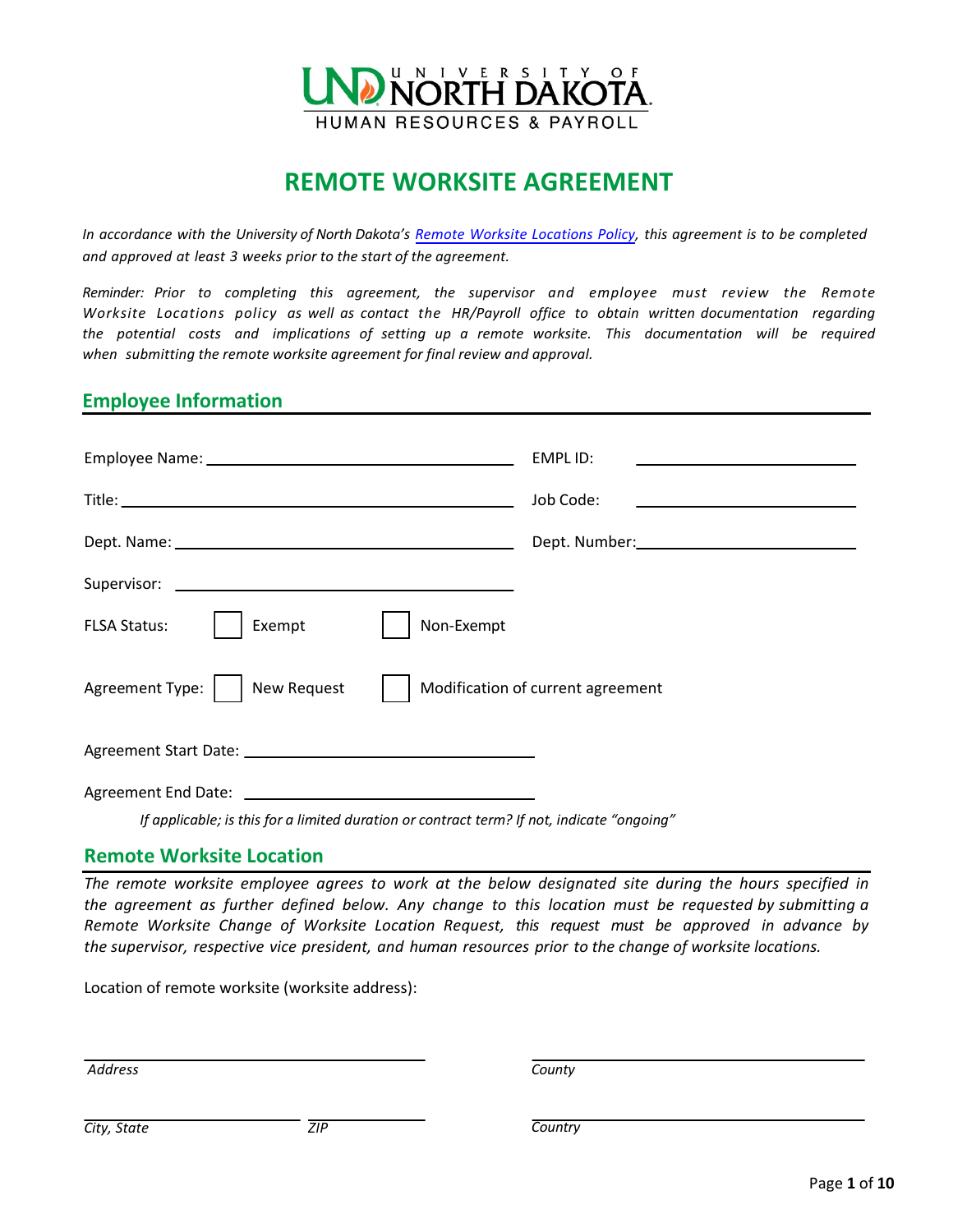# **Business Purpose of Remote Worksite Agreement**

Describe the business purpose or reason for the remote worksite agreement being requested.

# **Remote Work Schedule & Hours**

| Complete if applicable |           |                          |                             |  |
|------------------------|-----------|--------------------------|-----------------------------|--|
|                        | Schedule* | <b>Meal/Break Period</b> | <b>Number of work hours</b> |  |
| <b>Sunday</b>          | to        |                          |                             |  |
| <b>Monday</b>          | to        |                          |                             |  |
| <b>Tuesday</b>         | to        |                          |                             |  |
| Wednesday              | to        |                          |                             |  |
| Thursday               | to        |                          |                             |  |
| Friday                 | to        |                          |                             |  |
| Saturday               | to        |                          |                             |  |

\*Will the employee be working in a time zone other than Central? If so, what time zone?

 order to accurately be paid overtime or earn comp time. UND defines the work week as Sunday – Saturday. Non-exempt employees are subject to FLSA regulations. Any hours worked over 40 in a work week must be authorized in advance by the supervisor and the employee must submit all worked hours for that week in TLAB in Non-exempt employees working 5 consecutive hours must have a defined, 30-minute, unpaid meal period.

Remote worksite employees are expected to attend meetings, training sessions, and similar events as required by the supervisor.

#### **Schedule of standing meetings** *(use if applicable)*

#### **Attendance**

In accordance with established leave policies, employees should notify their supervisor when sick, and must also obtain supervisor approval before taking any annual leave. All leave must be submitted in accordance with Payroll deadlines.

### **Supervisor and Employee Responsibilities & Obligations**

1. All job responsibilities and conditions of employment apply as if the employee were working at the primary worksite.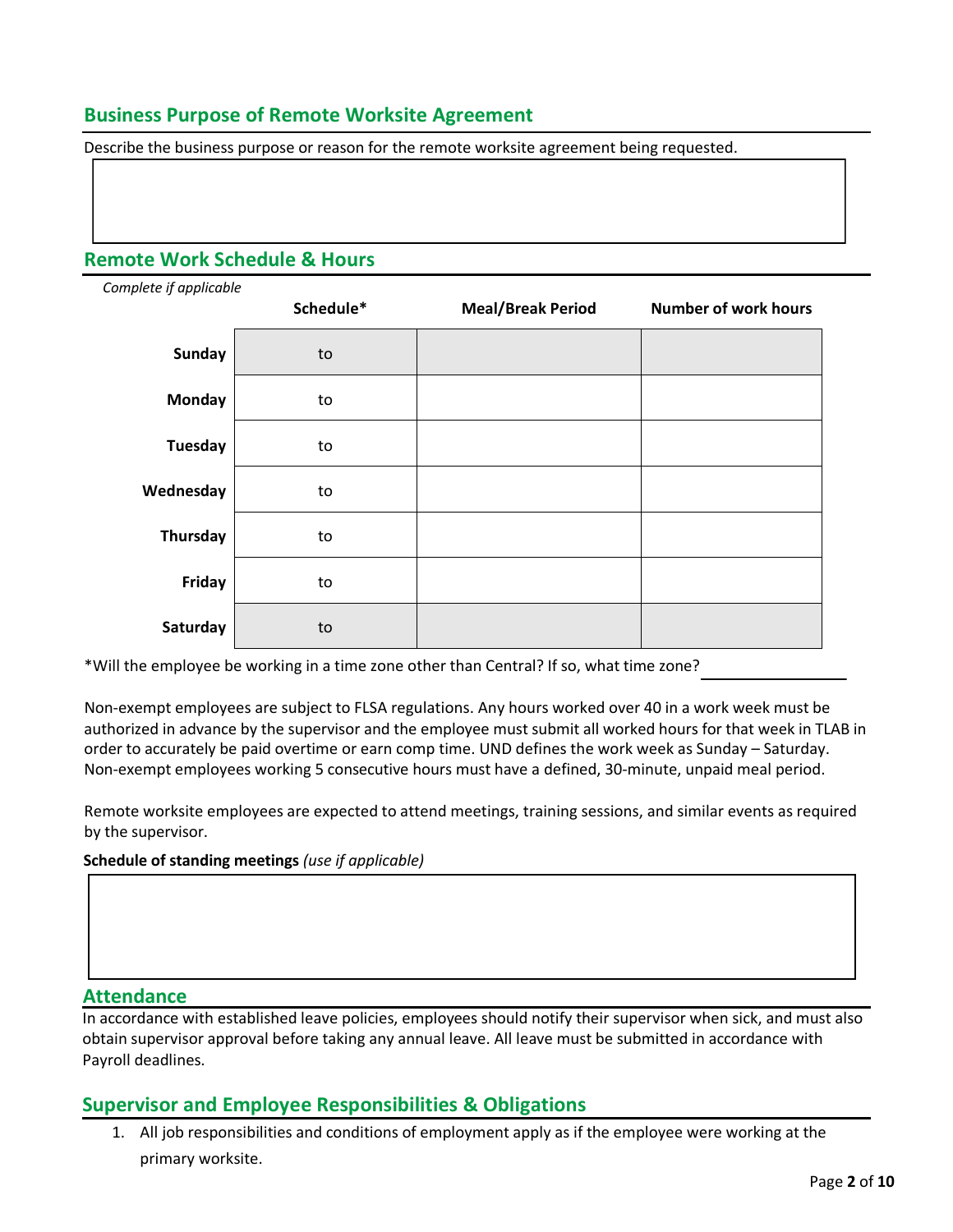- 2. The employee will comply with all University rules, policies, and procedures that would be in effect if the employee were working at the primary worksite. The employee must notify the supervisor immediately of any situation that interferes with his or her ability to perform the assigned job.
- 3. Work developed or produced during remote work away from the primary worksite remains the property of the University.
- 4. A remote worksite arrangement is not a substitute for dependent care. The employee is required to make dependent care arrangements for the agreed-upon work hours. The supervisor may ask the employee to provide dependent care information.
- 5. The employee must certify that the remote worksite environment is safe and the same safety habits that would be used at the primary worksite are being practiced at the remote worksite.
- 6. The remote worksite employee is encouraged to contact his or her insurance agent for any information regarding home worksites and coverage for equipment that is damaged, destroyed, or stolen.
- 7. An employee with a remote worksite agreement is not entitled to reimbursement for travel mileage to attend work meetings at the primary worksite, unless specifically agreed to by the employer in this agreement.
- 8. Tax deductions (i.e., home office deductions) are not applicable if the arrangement is for the convenience of the employee. The employee should seek professional advice for any questions or concerns regarding tax issues. (UND does not offer tax advice on home office tax deductions and its applicability to this arrangement.)
- 9. Failure to follow policies, procedures, and practices may result in termination of the arrangement and/or disciplinary action.
- 10. If renewal or discontinuation of the Remote Worksite Agreement is initiated by either the employee or the supervisor, a Remote Worksite Agreement Renewal/Discontinuation Notice must be completed.

# **Work Details**

- 1. Employee telephone number where employee can be reached during work hours:
- 2. Employee email address from which the employee will be working:
- 3. Describe how calls received for the employee during the time out of the primary worksite will be handled.
- 4. Describe work assignments the employee will perform at the remote worksite.
- 5. Describe the job performance standards/expectations to be maintained.
- 6. Describe how the employee's performance will be assessed and the frequency of assessments.
- 7. Describe how the employee and the supervisor will communicate.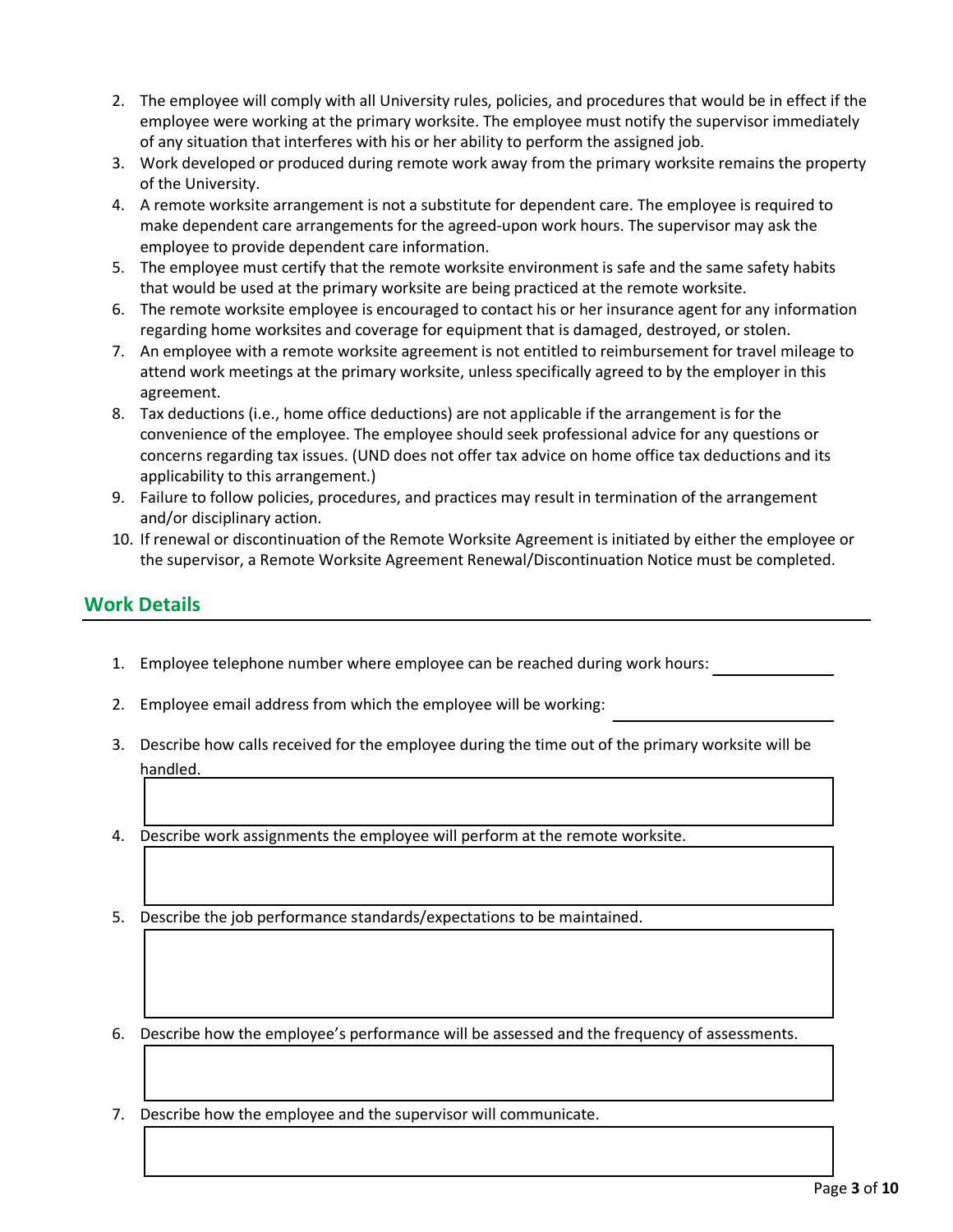- 8. Describe how communication with others at the University will be handled.
- 9. Describe how communication with customers will be handled.
- 10. Describe what University support services will be available to the remote worksite employee.
- 11. If University-owned equipment fails at the remote worksite, describe how down time will be handled.
- 12. Describe the records and files the employee is allowed to keep at the remote worksite. Be sure to also describe measures that will be in place to maintain security of documents and data.
- 13. Identify what office or travel expenses/reimbursements will be provided by the institution during the period of this agreement. Expenses incurred that are not included below, or not previously approved by the department in writing, will not be covered by the institution.

# **Supplies & Furniture**

Unless otherwise specified in the remote worksite agreement, the employee will be responsible for providing furniture at the remote worksite. The University is not responsible for loss, damage, or wear of employeeowned equipment and/or furniture. Repair and/or replacement costs and liability for privately owned equipment and furniture used for remote work is the responsibility of the employee.

The University may provide standard office supplies if approved by the department chair/head. Authorization for any supplies and/or furniture must be approved by the supervisor and the department chair/head prior to purchase.

# **Property & Equipment**

Home worksite equipment shall generally be provided by the employee. In the event that equipment is provided by the University, such equipment shall be used by the employee exclusively for University business.

The employee agrees to take reasonable steps to protect any University property from theft, damage, or misuse. This includes maintaining data security and record confidentiality. The employee will comply with all copyrights and licensing agreements for all software owned by the University. Depending on the circumstances, the employee may be responsible for any damage of, or loss of, University property based on the discretion of the University.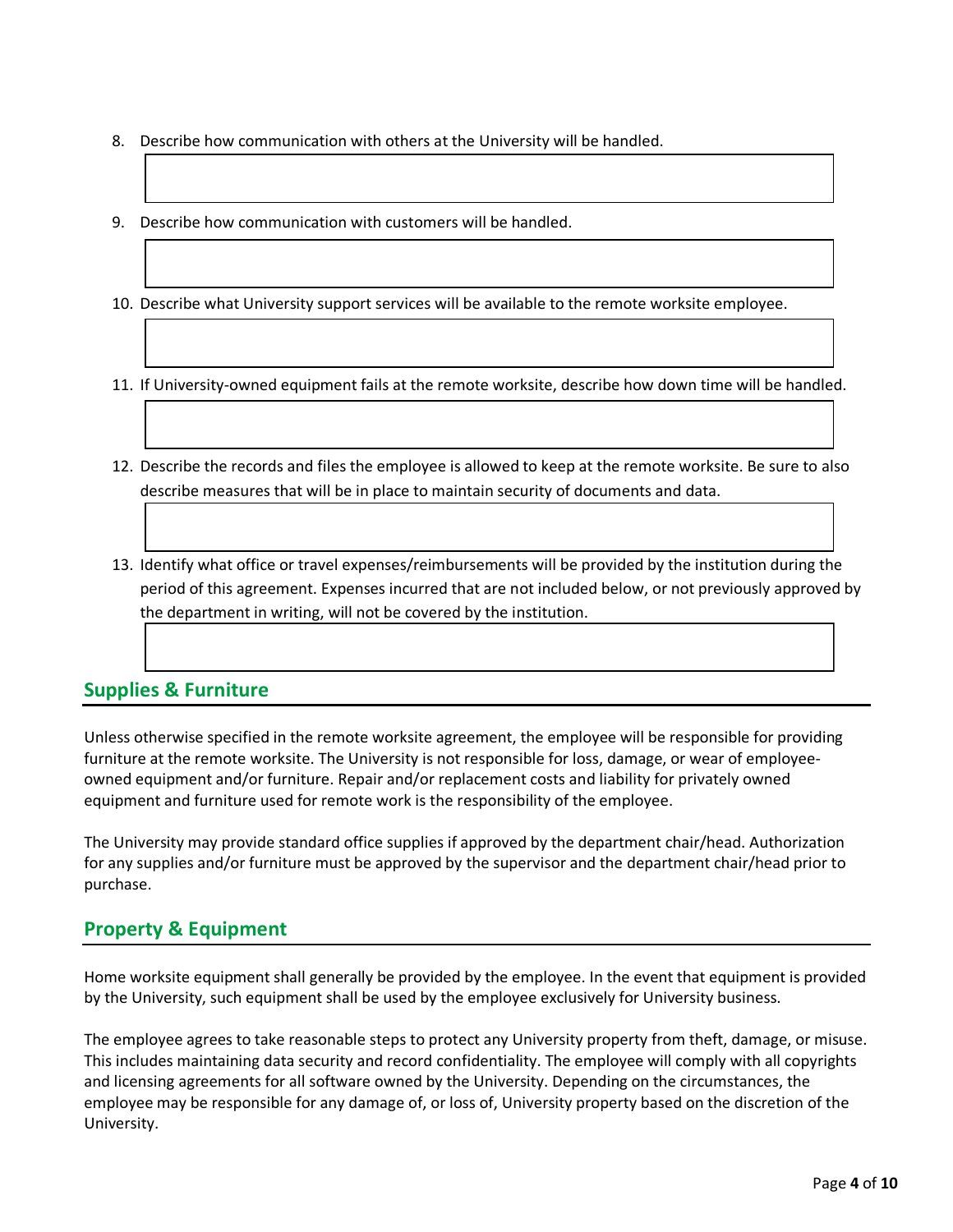The employee is responsible for maintenance and repair of these items unless other arrangements have been made in advance and in writing with the supervisor. The University assumes no responsibility for any damage to, depreciation of, or loss of the employee's personal property that may be used at home (or another flexplace site) for University business. The University may pursue recovery from the employee for University property that is deliberately, or through negligence, damaged or destroyed while in the employee's care.

The employee will return University equipment, records, and materials upon request and/or termination of the remote worksite agreement. The employee may be responsible for any costs necessary to return, repair, or replace University property. If University property is not returned upon request, at the end of a remote worksite situation or upon termination, the employee (or former employee) will be responsible for all costs to replace any unreturned equipment.

The employee agrees to report to the supervisor any instances of loss or damage to University property, or known unauthorized use or access to University systems or data.

If the employee is unable to meet work obligations due to equipment issues, the employee will notify his or her supervisor and may be required to travel to the primary worksite to perform his or her functions until the issues are resolved.

# **Property Insurance**

The University has an insurance program to insure its property where it is approved for use. In the case of any damaged or lost equipment, the Office of Safety must be contacted as soon as possible for assistance in filing a claim. Personal property used in connection with University employment is not covered under the University policy and should be covered by homeowner's or renter's insurance. The University is not liable for personal property.

### **Remote Worksite Resources Checklist**

| <b>Equipment/Furniture/Supplies</b>                 | <b>Provided by</b><br>Employee | <b>Provided by</b><br><b>UND</b> | Insured by<br><b>Employee</b> | Insured by<br><b>UND</b> |
|-----------------------------------------------------|--------------------------------|----------------------------------|-------------------------------|--------------------------|
|                                                     |                                |                                  |                               |                          |
| Telephone line                                      |                                |                                  | <b>NA</b>                     | ΝA                       |
| Telephone basic phone rate                          |                                |                                  | <b>NA</b>                     | <b>NA</b>                |
| Telephone calling options (voicemail, call waiting, |                                |                                  |                               |                          |
| teleconference, etc.)                               |                                |                                  | <b>NA</b>                     | ΝA                       |
| Telephone long distance charges                     |                                |                                  | <b>NA</b>                     | <b>NA</b>                |
| Cell phone                                          |                                |                                  | <b>NA</b>                     | <b>NA</b>                |
| Cell phone options (email, internet access, etc.)   |                                |                                  | <b>NA</b>                     | <b>NA</b>                |
| Internet                                            |                                |                                  | <b>NA</b>                     | <b>NA</b>                |
| Computer (CPU, monitor, keyboard)                   |                                |                                  |                               |                          |
| Laptop                                              |                                |                                  |                               |                          |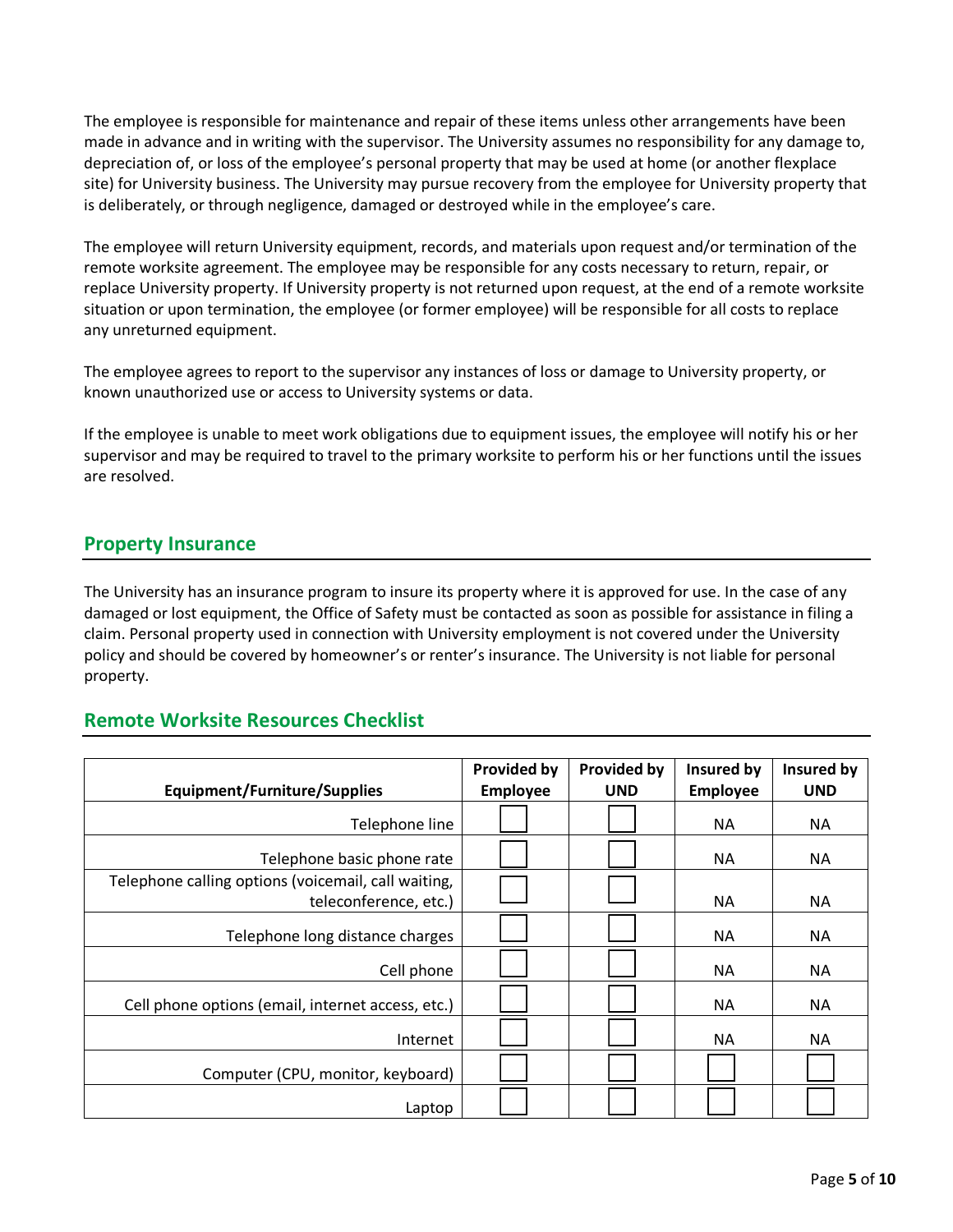| Fax machine            |  |           |           |
|------------------------|--|-----------|-----------|
| Scanner                |  |           |           |
| Printer                |  |           |           |
| Copier                 |  |           |           |
| Software               |  | <b>NA</b> | <b>NA</b> |
| Printer ink cartridges |  | <b>NA</b> | <b>NA</b> |
| Supplies               |  | <b>NA</b> | <b>NA</b> |
| Furniture              |  |           |           |

# **Data Security**

Employees may find the need to work with sensitive information at the remote worksite in either paper or electronic form. To ensure the security and confidentiality of sensitive information, employees must take appropriate safeguards (e.g., not sharing passwords, implementing screensavers, etc.) to protect the integrity of data and prevent unauthorized disclosure.

External computers used to administer University resources or to access sensitive information must be properly configured and secured. Employees are required to connect to the University's network through the Virtual Private Network (VPN) when accessing non-public sensitive data or systems, have personal firewall software installed or enabled, and run current endpoint protection software. The employee and supervisor must work with University IT personnel to ensure proper configuration and security.

When accessing sensitive data remotely, employees are prohibited from storing sensitive date (such as Social Security numbers, student records, and credit card numbers) on local hard drives, flash drives, or other external media (including laptops and smartphones). Employees should periodically save files to a server that is maintained by the University.

Employees must follow all University policies and procedures relating to the security and integrity of sensitive data. Refer to the North Dakota University System (NDUS) Data Classification and Information Security Standard for more information (see Related Information of the Remote Worksite Locations policy).

The remote worksite employee will protect University information from unauthorized disclosure or damage and will comply with federal, state, and local laws, and University policies and procedures regarding disclosure of public and official records. Work done at the employee's remote worksite is regarded as official University business. All records, documents, and correspondence, either in paper or electronic form, must be safeguarded for return to the primary worksite. Release or destruction of records should be done only in accordance with University policy and procedures and with the knowledge of the employee's supervisor. Electronic and computer files are considered University records and must be protected as such.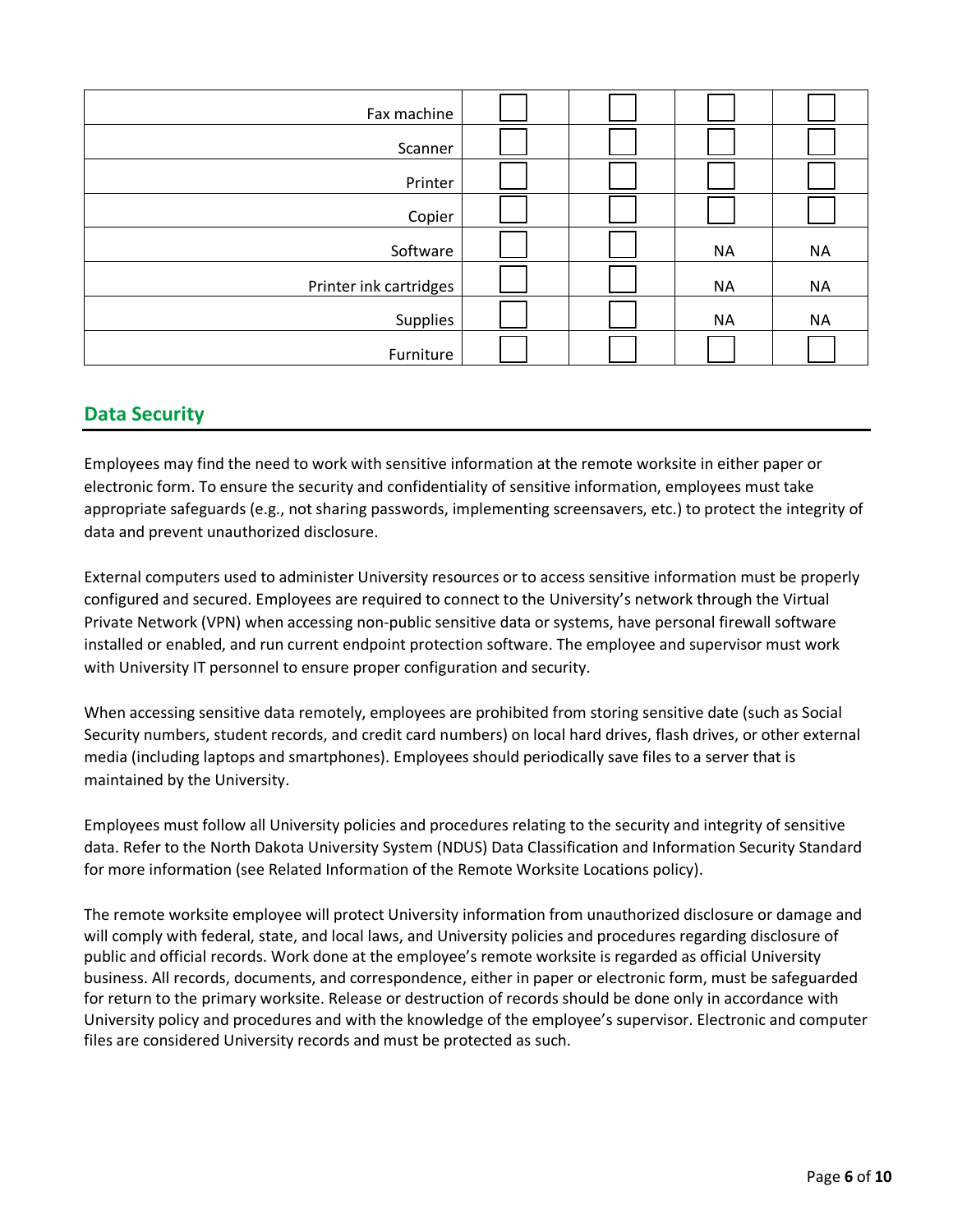# **University Records & Files**

All University records and files temporarily stored at a remote worksite location remain the property of the University of North Dakota. Products, documents, and records that are used, developed, or revised must be copied and/or returned to the University when requested, at the end of the remote worksite agreement, and/or at the termination of employment.

The employee will protect all confidential University documents from unauthorized access.

# **Remote Worksite Safety Checklist**

When setting up a remote work space, ergonomics and safety are of primary importance.

#### *Work Station Set-up*

Are the work station and equipment ergonomically appropriate?

| Yes | <b>No</b> | <b>Item</b>                    |
|-----|-----------|--------------------------------|
|     |           | <b>Computer Desk</b>           |
|     |           | Component desk (if applicable) |
|     |           | Keyboard                       |
|     |           | Chair                          |
|     |           | Computer Screen                |
|     |           | Lighting                       |

For more detailed information on setting up an ergonomic computer workstation, visit <http://www.osha.gov/SLTC/etools/computerworkstations/pdffiles/checklist1.pdf>

#### *Work Space Set-up*

| Yes | <b>No</b> | Item                                                           |
|-----|-----------|----------------------------------------------------------------|
|     |           | Work space is designated and developed to work needs           |
|     |           | Work space is separated from major family activity areas       |
|     |           | Work space is away from noise and distractions                 |
|     |           | Work space illumination is adequate and appropriate for tasks  |
|     |           | Work space and property are secured                            |
|     |           | Work documents, data, and confidential information are secured |
|     |           | Air quality and ventilation are adequate                       |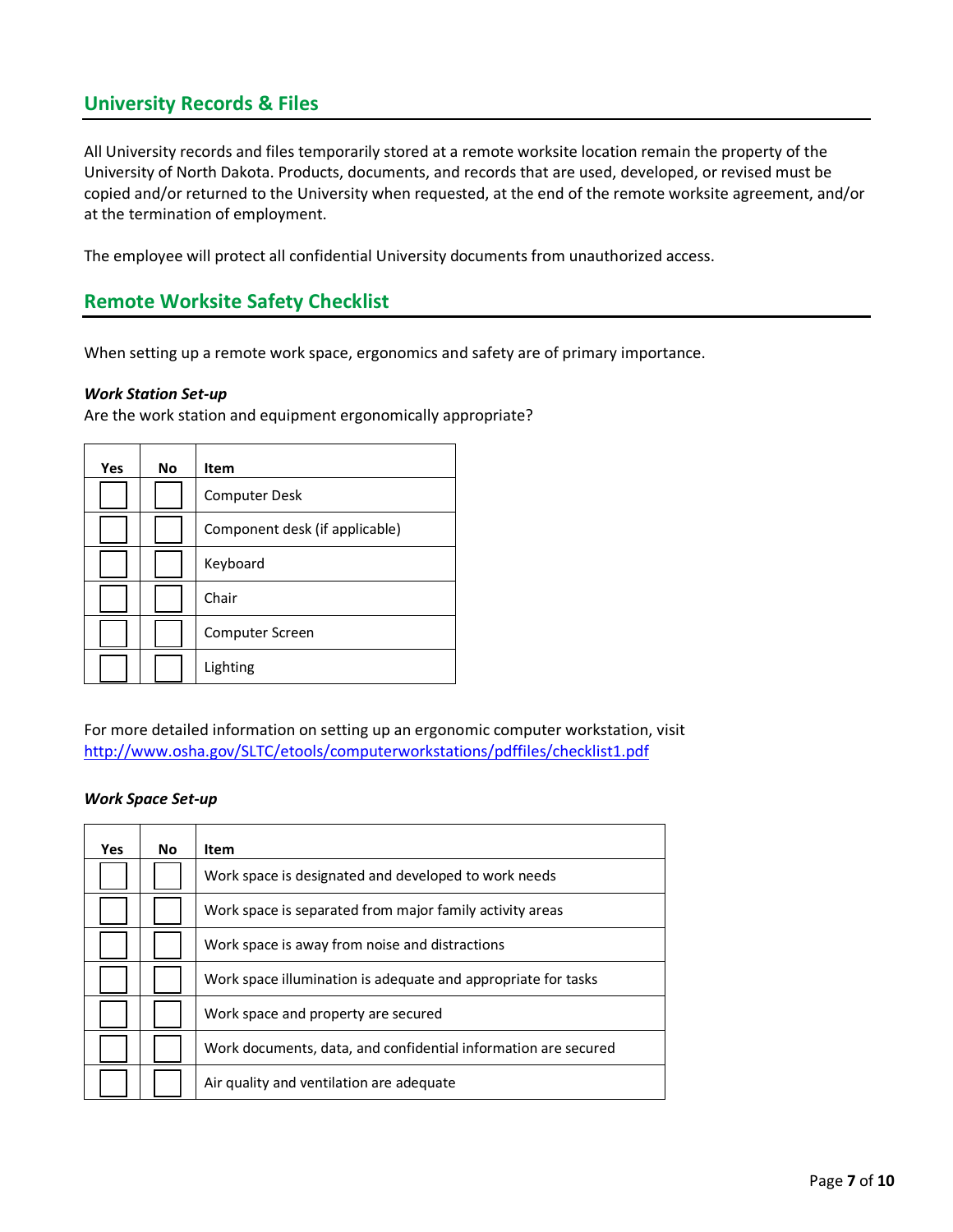#### *Safety*

| <b>Yes</b> | <b>No</b> | <b>Item</b>                                                                                                                                                           |
|------------|-----------|-----------------------------------------------------------------------------------------------------------------------------------------------------------------------|
|            |           | Work space area accommodates all equipment and related materials.                                                                                                     |
|            |           | Sufficient electrical outlets are available.                                                                                                                          |
|            |           | All electrical, plugs, cords, panels, and receptacles, are in good condition.                                                                                         |
|            |           | Equipment is fitted with surge protectors and overload fuses.                                                                                                         |
|            |           | Three- prong grounded outlets are used. Note: Two-prong outlets that require plug adapters do not provide<br>adequate protection for computers.                       |
|            |           | Equipment is placed close to electrical outlets. Electrical cords/wires are configured so there are no tripping<br>hazards. Note: extension cords should not be used. |
|            |           | There is a working smoke detector in or near the work space                                                                                                           |
|            |           | A home multipurpose fire extinguisher is available. Employee is familiar with use                                                                                     |
|            |           | Heating and ventilation systems are adequate and in good repair                                                                                                       |
|            |           | There is an established evacuation plan in the event of a fire.                                                                                                       |

Any items listed above as "no" must be rectified or require further clarification. Please list steps to be taken.

# **Workers' Compensation**

**(Out-of-State remote worksites only, skip next page if remote worksite location is in ND)** 

 agencies through its broker. A remote worksite employee may only be covered by workers' compensation for inspections of the remote worksite and/or to investigate a workers' compensation claim. The University of North Dakota is required to procure alternative workers compensation coverage for any employee working *outside of the state of North Dakota* for any *period exceeding 28 calendar days*. The Risk Management Workers Compensation Program coordinates the purchase of this required coverage for all state an injury or illness resulting from performing official duties at the designated site when the appropriate paperwork is completed. Please complete the Out-Of-State Workers Compensation Coverage form, found on the next page of this agreement. The employee must authorize access to appropriate officials to perform safety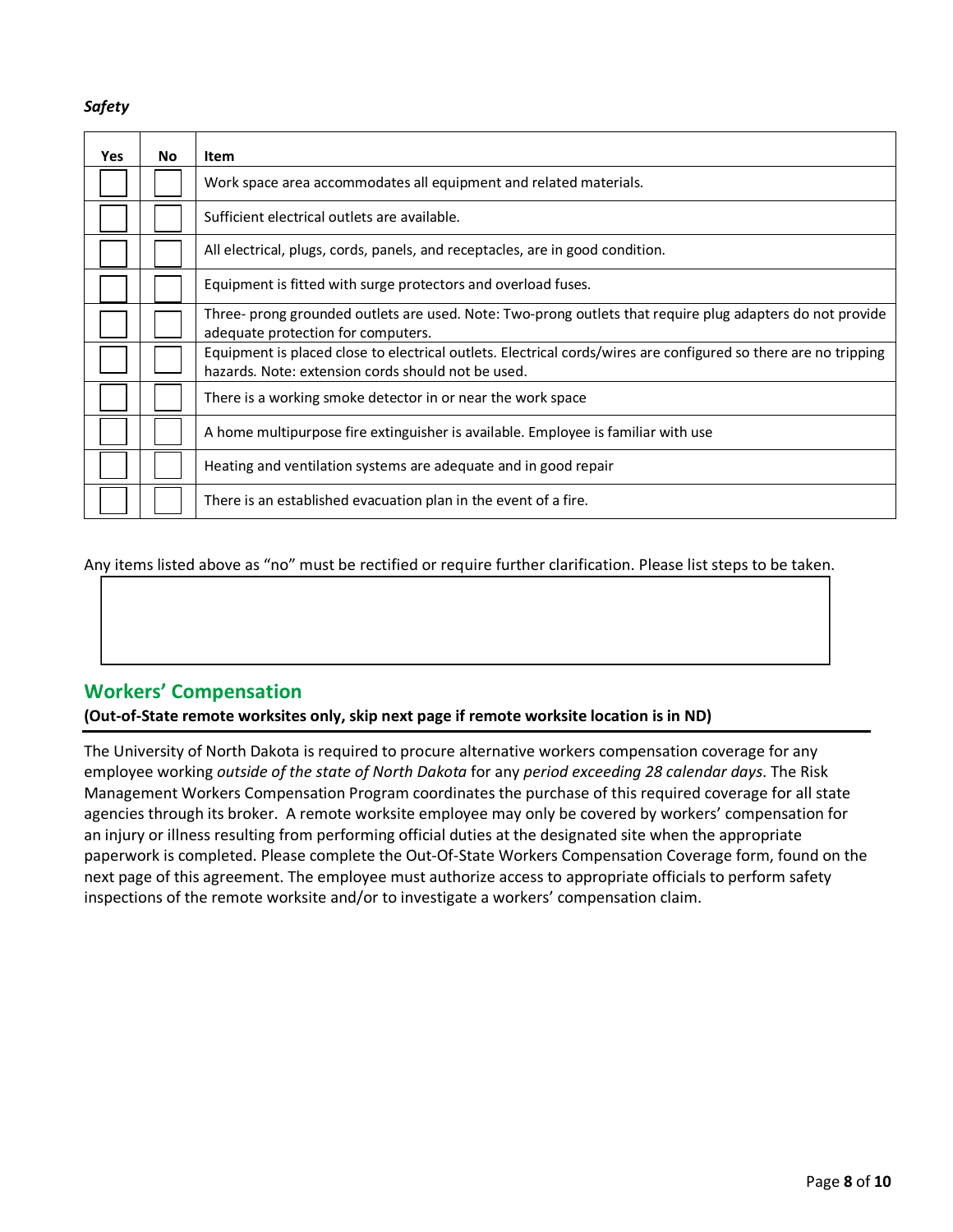### **OUT-OF-STATE WORKERS COMPENSATION COVERAGE**

| <b>OFFICE OF SAFETY</b>                            |                                                                                                                                                                                                                            |  |  |
|----------------------------------------------------|----------------------------------------------------------------------------------------------------------------------------------------------------------------------------------------------------------------------------|--|--|
| Tel: 701-777-3341                                  | Fax: 701-777-4132<br>UND.safety@und.edu                                                                                                                                                                                    |  |  |
|                                                    |                                                                                                                                                                                                                            |  |  |
|                                                    |                                                                                                                                                                                                                            |  |  |
|                                                    |                                                                                                                                                                                                                            |  |  |
|                                                    |                                                                                                                                                                                                                            |  |  |
| Location of remote worksite (worksite address):    |                                                                                                                                                                                                                            |  |  |
| <b>Address</b>                                     | County                                                                                                                                                                                                                     |  |  |
| ZIP<br>City, State                                 | Country                                                                                                                                                                                                                    |  |  |
| <b>Brief Position Description:</b>                 |                                                                                                                                                                                                                            |  |  |
| college or school, etc. will need to be reported). | The type of building where the employee's office will be located when performing UND work-related duties<br>(If the employee is working out of his/her home or apartment, the type of building, dwelling, office building, |  |  |
| work-related duties.                               | The number of stories of the building where the employee's office will be located when performing UND                                                                                                                      |  |  |

Projected Gross Annual Payroll (If you have an employee that makes \$50,000 annually but of that amount, *only \$10,000 applies to his/her work in another state, only report the \$10,000 projected payroll for that particular state.)* 

**\$\_\_\_\_\_\_\_\_\_\_\_\_\_\_\_\_\_\_\_\_**